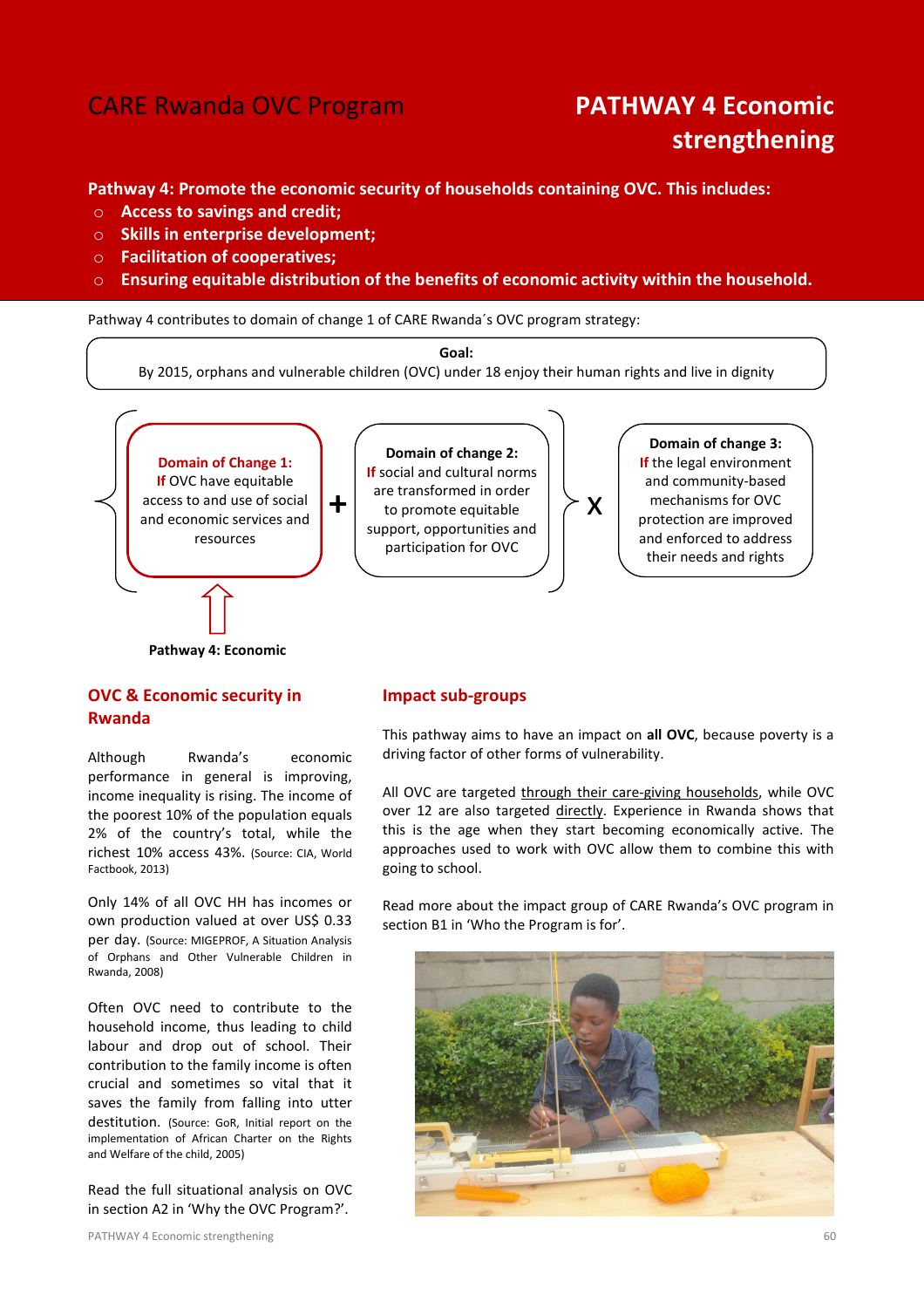# Strategic partners

# Policy context

In this pathway, CARE's strategic partner are:

- o The Ministry of Finance and Economic Planning, being the main ministry that occupies itself with the country's economic situation and elaborating and managing policies and strategies that affect the pathway.
- o The Ministry of Trade and Industry, including its Rwanda Cooperative Agency which provides capacity building to cooperatives. VSL members who set up cooperatives can benefit from this to improve their economic situation.
- o The National Bank of Rwanda (BNR), which oversees all micro-finance institutions (MFIs) and banks, and gives input to others on how to work with MFIs. Their policies also affect the pathway.
- o AMIR, a national network of MFIs, They focus on capacity building and advocacy for the MFI sector, and ensure liaison between MFIs.

Apart from the strategic partners, many implementing partners contribute to this pathway. Please refer to our website for the descriptions of the projects under this pathway and get to know our implementing partners.

CARE Rwanda's work on this pathway is informed by the Government of Rwanda's policy context. Of specific importance to this pathway are:

- o The National Microfinance Policy (MINECOFIN, 2006) identifies standards for MFI services, and gives the political framework that regulates informal VSL groups.
- o The National Financial Education Strategy (MINECOFIN, under development) identifies needs for financial skills for different segments of the population, depending on the type of their economic activity. It provides the basis of CARE Rwanda's financial literacy program.
- o The Cooperative Law (Minicom & Minecofin, 2007) identifies the rules and regulations around the establishment and functioning of cooperative organizations.
- o The Small and Medium Enterprises (SMEs) Development Policy (MINICOM, 2010) has as its mission "to stimulate growth of sustainable SMEs through enhanced business support service provision, access to finance and the creation of a conducive legal and institutional framework" and pays specific attention to youth.
- o The Labor Law (2009) allows children from 16 to work at limited scale.

Besides the above mentioned policies, a number of laws, policies and strategies are relevant to the OVC program as a whole. These are described in section A3 in 'Why the OVC Program?'.

# Our approach

In order to achieve change in the economic situation of OVC, CARE Rwanda targets both OVC above 12 directly, as well as any family that contains OVC. Especially when OVC are young and/or in school, the focus will is on their parents or care-takers rather than on the OVC themselves. CARE ensures that all activities that target OVC directly are age-appropriate.



#### The Village Savings and Loans (VSL) Model

The VSL Model involves the voluntary formation of groups of 20-30 self-selected participants who make regular savings contributions. They do this by purchasing shares to a loan fund from which any of the members can borrow. Loans are paid back with interest, causing the fund to grow. All transaction are carried out at regular (i.e. weekly or fortnightly) meetings in front of members. At the end of the agreed period (usually 9-12 months), the accumulated savings and interest are shared out amongst the membership in proportion to the amount of shares that

each member has purchased during over the course of the cycle. In this way the VSLAs, which are autonomous and self-managing, provide simple savings and loans facilities in communities that do not have access to financial services. The VSL methodology has proven to enable group members to invest in small business and as such improve the economic situation of their household. In order to allow them to do this with success, CARE Rwanda combines the VSL approach with capacity building in financial literacy (reading, writing, and keeping accounts), apprenticeships, smallscale income generating activities, and cooperative and enterprise management.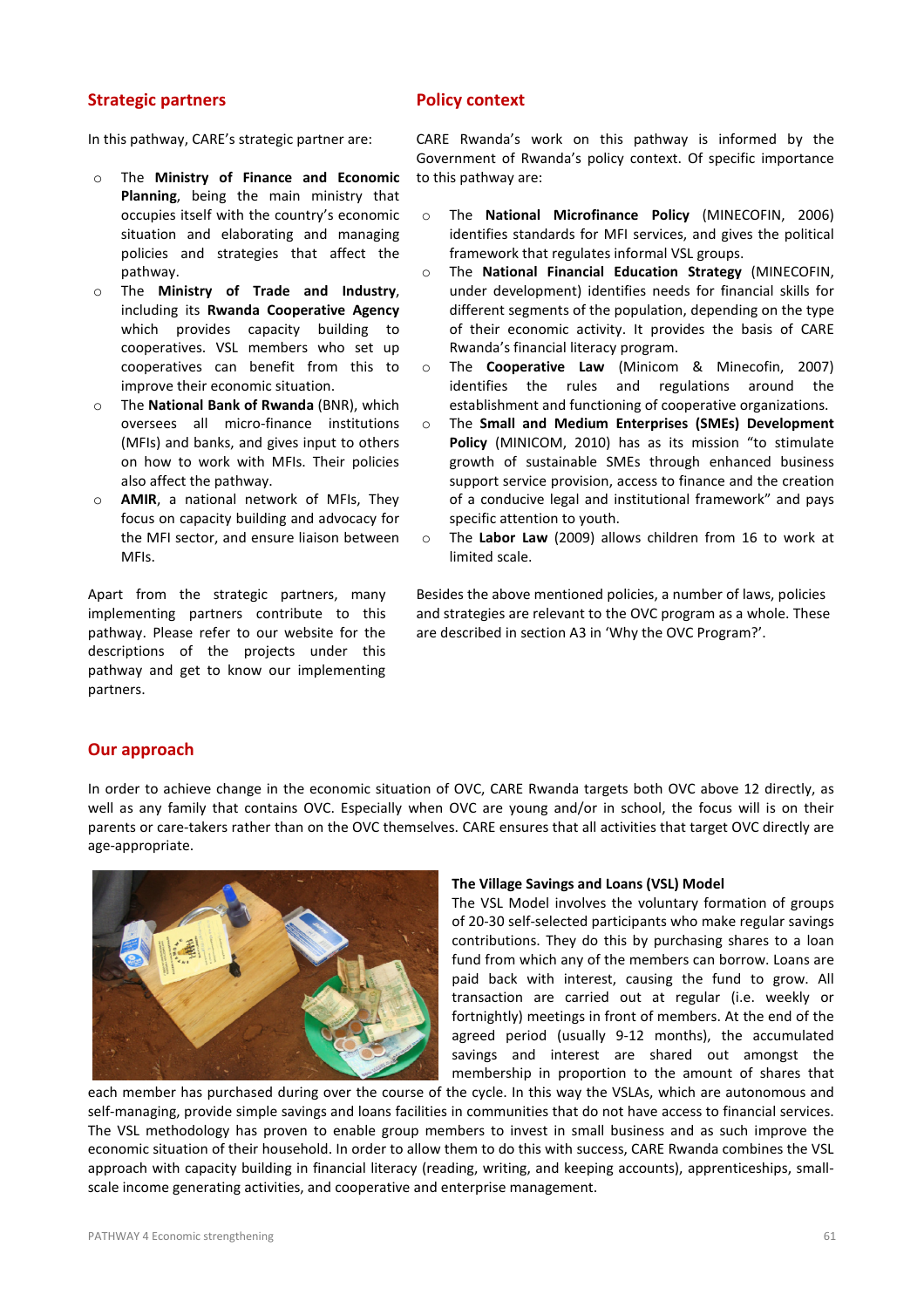In its OVC Program, CARE Rwanda uses the VSL Model mainly to facilitate adults taking care of OVC to improve their economic situation. The model is well-tested and is therefore being scaled-up with partners. In addition, CARE is engaged in innovation on how to adapt the VSL Model in a way that makes it appropriate for older OVC. This can for example be done by placing the emphasis on saving and financial literacy, enabling OVC to learn how to deal with money without necessarily taking loans. That said, CARE Rwanda recognizes that many OVC above 12 are already economically active, and looks for ways to support them economically without compromising their rights to e.g. education. We are among others learning from CARE Burundi's experiences in this area, that have shown that the VSL Model can be successfully adapted to OVC. Please read more about the VSL model in section C2 in 'What the Program does'. Pathway 5 explains more about CARE Rwanda's support to OVC and their hosting households to generate an income.

#### Access to financial services

Since OVC under 18 are not allowed to sign contracts or take loans, this approach focuses on parents and adult caretakers of OVC. Access to financial services (including saving, credit, insurance, etc.) is a critical enabling condition for pro-poor economic growth and improved livelihoods for poor people. The loan amounts that VSL groups can offer from members' accumulated savings are limited in both value and duration, and the VSL groups do not provide a mechanism for long-term savings, due to the annual cycle of savings, lending and share-out. Moreover, VSL groups have always been challenged with the issue of security for their funds. However, poor people living in remote rural areas of Rwanda with low and irregular income streams have difficulty gaining access to appropriate microfinance services, and formal micro-financial institutions (MFIs) find it hard to reach those people who represent a large potential market for their products.

CARE Rwanda establishes collaborative linkages between mature VSL groups and MFIs that are able to deliver appropriate financial services for the poor. These MFIs have been identified based on criteria such as outreach, product compatibility with VLS group member needs, governance and portfolio quality. A specific focus is on the use of U-SACCOs, MFIs that are part of the government's program aimed at bringing formal financial inclusion to the level of the sector. CARE Rwanda will also investigate how OVC without adult support can access these services, given the fact that minors are currently not allowed to sign for a bank account or credit.

Providing access to financial services for OVC is still a very new area, and thus identified as an area of innovation.

#### The Child Mentorship Model

The Child Mentorship Model provides OVC with an adult mentor to help them in all kind of areas in their lives. The participating children choose adults they trust to serve as their volunteer mentor. With training and guidance from CARE, each mentor helps several child-headed or extremely vulnerable households. Via regular home visits, the mentor supports the children's emotional well-being, assesses their physical needs, and acts as advocate, teacher, counselor, protector, friend and bridge to the community and to service providers. The model combines the efforts of the mentors, the communities in which OVC reside, local authorities, service providers and OVC themselves to fulfill the children's rights.

The mentor is not expected to contribute financially to the needs of the OVC household. However, their advise can help the household in their income generating activities and resource management. Also, the metnor is expected to contribute to an equal intra-household distribution of resources.

CARE Rwanda is currently working to build capacity of partners to scale-up this approach. Please refer to section C2 in 'What the Program does' to read more about the Child Mentorship Model.

#### Advocacy

Through their work, CARE Rwanda and its partners collect a lot of evidence around the (economic) situation of OVC, which can be used for advocacy. An example related to this pathway is the inclusion of OVC and their care-givers in the Vision 2020 Umurenge Program. Although the program aims to support the poorest sectors in Rwanda, CARE Rwanda's experiences indicates that improvement could be made in the identification of specifically vulnerable groups in these sectors, such as OVC. Another area of advocacy lies around the fact that minors cannot sign a contract, open a bank account or get a loan without the signature of their parents or formal care-takers. This puts children without adult support in a very vulnerable situation when it comes to access to financial services. CARE Rwanda will look into, and advocate for systems that allow also these OVC to access financial services and as such increase their economic opportunities.

Please see pathway 10 and section C5 for more on CARE Rwanda's approach to advocacy.